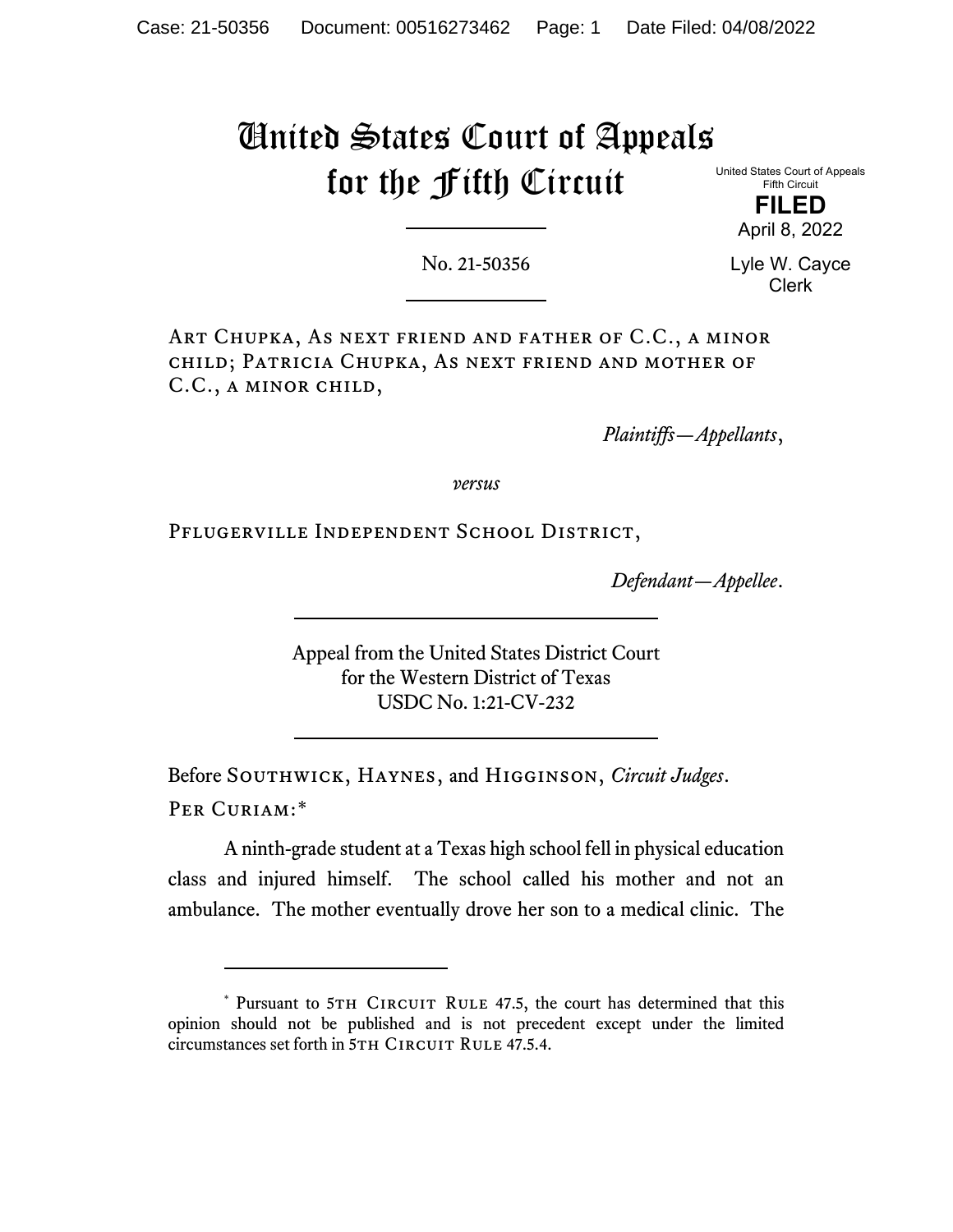#### No. 21-50356

parents on their son's behalf sued the school. The only remaining claim is that the school's failure to call emergency services amounted to discrimination under the Americans with Disabilities Act. The district court dismissed the lawsuit. We AFFIRM.

## FACTUAL AND PROCEDURAL BACKGROUND

On August 26, 2019, C.C. was in the ninth grade at Weiss High School, a school within the Pflugerville Independent School District. On that day, he fell and broke his arm during a physical education class. He told his coach that he was experiencing pain in his arm, hip, and leg. A school nurse put him in a wheelchair. C.C. insisted he needed to go the hospital. Eventually, his mother was called and soon arrived at the school. She heard C.C. screaming, which he allegedly had been doing for almost an hour. She called for an ambulance, but, impatient with the delay, drove him to a medical clinic. Later in a hospital, doctors discovered his arm was broken in two places. He also had surgery for a dislocated and broken hip.

In January 2020, C.C.'s parents on his behalf joined a suit that had been filed in the United States District Court for the Eastern District of Texas in 2018 against another school district for violations of the Americans with Disabilities Act ("ADA") and other federal statutes. In May 2020, C.C's claims and those involving children in two other school districts were transferred to the Southern District of Texas. Among the common claims was the existence of a civil conspiracy among the school districts to avoid the expense of using emergency medical services. The conspiracy claims were dismissed. The remainder of C.C.'s case was eventually severed from those of other students and again transferred, this time to the Western District of Texas. The Pflugerville School District moved to dismiss C.C.'s remaining claims. The district court granted the motion, and C.C. timely appealed.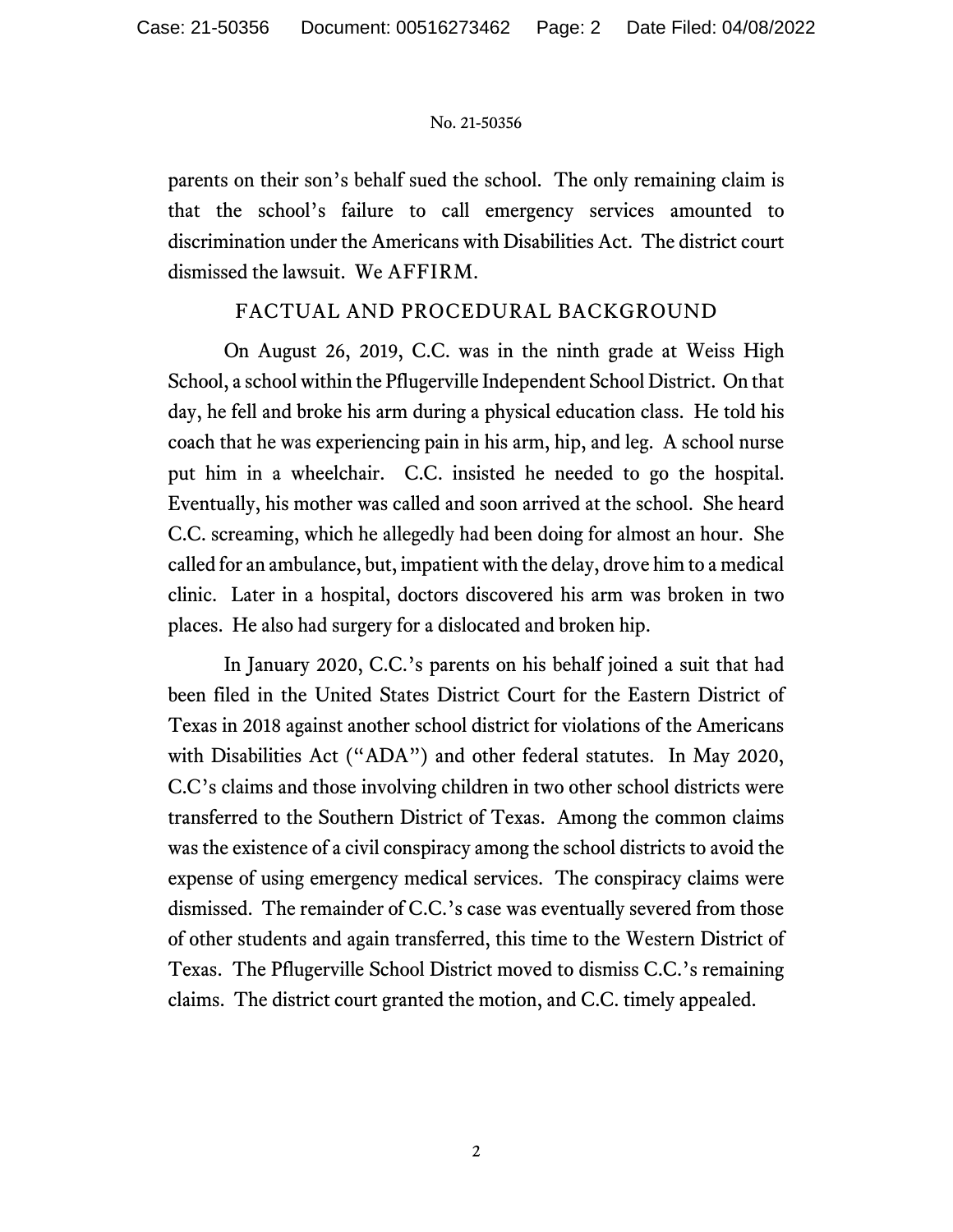#### No. 21-50356

## DISCUSSION

The only question on appeal is whether the district court properly dismissed the ADA claim. This court reviews the grant of a motion to dismiss *de novo*. *Hawkins v. Dep't of Hous. & Urb. Dev.*, 16 F.4th 147, 152 (5th Cir. 2021). While we accept the plaintiff's factual allegations as true and construe those facts in the light most favorable to the plaintiff, the complaint still "must contain sufficient factual matter, accepted as true, to state a claim to relief that is plausible on its face." *Hester v. Bell-Textron, Inc.*, 11 F.4th 301, 305 (5th Cir. 2021) (quoting *Ashcroft v. Iqbal*, 556 U.S. 662, 678 (2009)). "Conclusional allegations, naked assertions, and formulaic recitations of the elements of a cause of action will not do." *T.O. v. Fort Bend Indep. Sch. Dist.*, 2 F.4th 407, 413 (5th Cir. 2021) (quotation marks and citation omitted).

Title II of the ADA provides that "no qualified individual with a disability shall, by reason of such disability, be excluded from participation in or be denied the benefits of the services, programs, or activities of a public entity, or be subjected to discrimination by any such entity." 42 U.S.C. § 12132. A *prima facie* case under the ADA requires a plaintiff to show:

(1) that he is a qualified individual within the meaning of the ADA; (2) that he is being excluded from participation in, or being denied benefits of, services, programs, or activities for which the public entity is responsible, or is otherwise being discriminated against by the public entity; and (3) that such exclusion, denial of benefits, or discrimination is by reason of his disability.

*Melton v. Dallas Area Rapid Transit*, 391 F.3d 669, 671–72 (5th Cir. 2004). "In addition to their respective prohibitions of disability-based discrimination, both the ADA and the Rehabilitation Act impose upon public entities an affirmative obligation to make reasonable accommodations for disabled individuals." *Bennett-Nelson v. La. Bd. of Regents*, 431 F.3d 448, 454